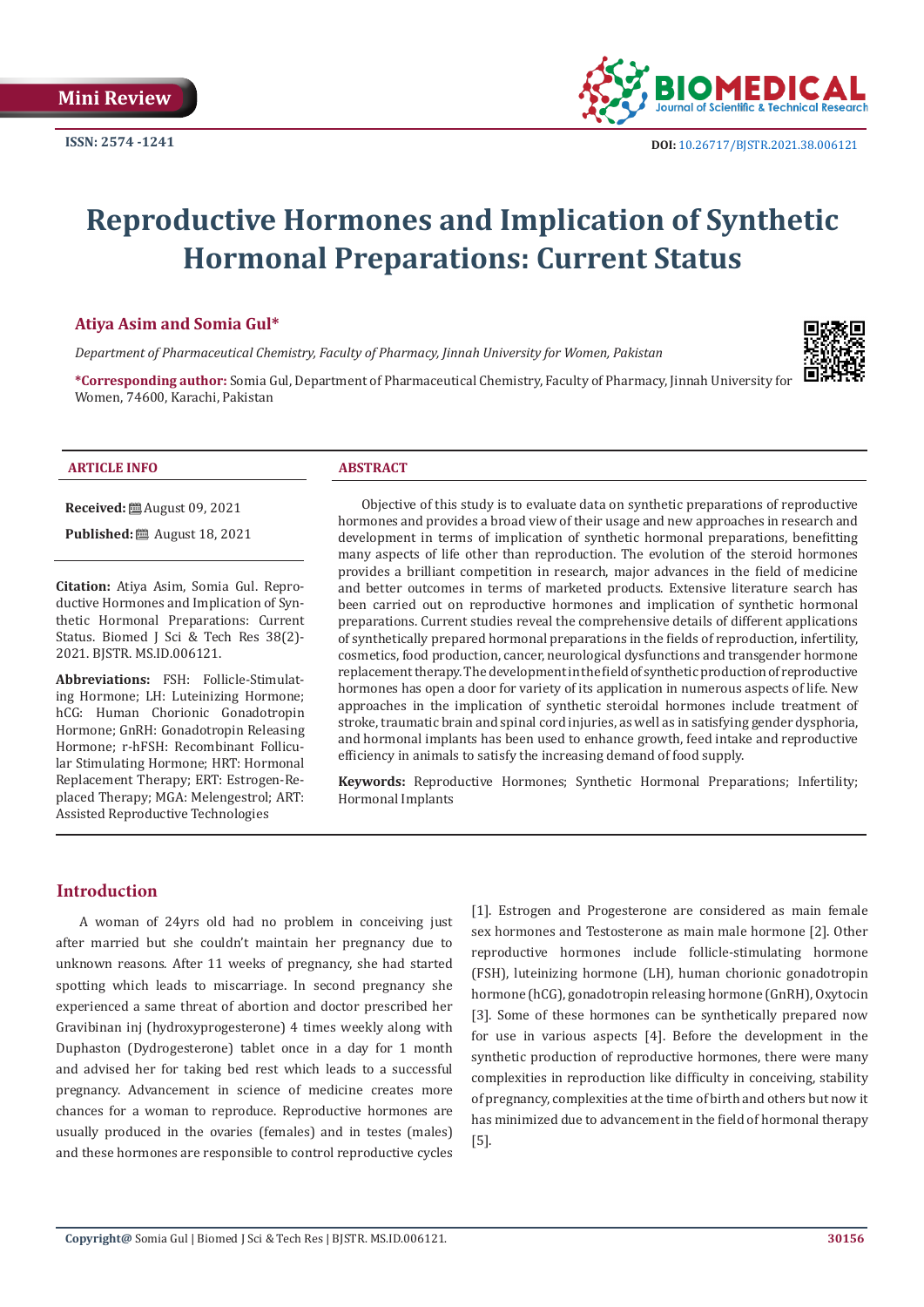Infertility can be explained as not having pregnancy after 1yr of trying and it may be related to either one of the partners or other combination of factors that resist pregnancy [6]. Follicle stimulating hormone (FSH) is a reproductive hormone, glycoprotein in nature, produced in several isoforms by anterior pituitary gland are used in assisted reproductive technologies (ART) [7]. Recombinant follicular stimulating hormone (r-hFSH) has widely been used in the treatment of infertility [8]. If the infertility in man is due to gonadotropin deficiency, then gonadotropin replacement therapy is highly effective in producing spermatogenesis and fertility [9]. *In vitro* fertilization (IVF) is a process to overcome infertility in women, in this process a woman's egg is taken and fused with a sperm in a lab setting and a fertilized egg is implant back into a woman's uterus to make her pregnant [10]. Long-acting gonadotropin releasing hormone (GnRH) analogues has been giving to woman, who is willing for a baby through IVF process, before ovarian stimulation results in better outcomes of treatment by increasing the number and quality of oocytes recovered and by decreasing the rate of cycle cancellation [11]. Stability of pregnancy has now become most common issue, less than 30% of women experience threatened abortion, it is the most serious problem in the first trimester of pregnancy, in order to support pregnancy and avoid threat of abortion different therapies given to pregnant woman including hormonal therapy like human chorionic gonadotropin (hCG) or 17-α-hydroxyprogesterone. Treatment with hCG has more better outcomes than with hydroxyprogesterone [12]. Unconstrained preterm labor leads to more than half of preterm birth which is a cause of neonatal morbidity and mortality [13]. A hormone derivative called hydroxyprogesterone caproate is available in injection form, used to reduce the risk of recurrent pre-term delivery in high risk patients [14]. Buserelin is a synthetic analogue of GnRH which is an agonist at pituitary GnRH receptors [15]. The GnRH agonist buserelin be regarded as a development in the treatment of a variety of gynaecological, andrological, paediatric and oncological conditions, infertility and

| Table 1: Marketed reproductive hormones and their uses. |
|---------------------------------------------------------|
|                                                         |

other reproductive hormone dependent conditions, with a low chances of adverse treatment effects [16]. Menopause or stopping of menstrual cycle in women brings a lot of effects on an individual including their skin. Women can avoid side effects of menopause by taking hormonal replacement therapy (HRT) along with estrogen-replaced therapy (ERT) with an appropriate cosmetology [17]. Estrogen and progesterone were previously considered as primary hormones in controlling reproductive cycles in females, are now being researched as protective and regenerative agents in neurological dysfunctions like stroke, traumatic brain and spinal cord injuries [18].

Hypogonadism in men is a clinical syndrome results from either unable to produce desired level of testosterone in a body or to produce normal amount of sperm or both [19]. Testosterone therapy is used to treat this deficiency and has found no unfavourable risks in healthy young men [20]. Hormonal implants has been used by researchers to enhance growth, feed intake and reproductive efficiency in animals to satisfy the increasing demand of food supply [21]. Melengestrol (MGA) is available as a food additive for growth enhancement but approved only for used in beef heifers [22]. Estradiol benzoate along with progesterone used for manipulating estrus cycle and ovulation in ruminants [23,24], estradiol benzoate either used alone or along with progesterone, testosterone propionate, or trenbolone acetate used in implant formulations for beef cattle production [25]. Although these methods are useful in providing sufficient food supply to humans but in the recent studies we have observed that as the consumption of milk, meat and egg increased in the last few years we have also observed decreases in semen quality [26], increase in the chances of cryptorchidism, hypospadias and some cancers associated with hormones which includes testicular, breast, prostate and endometrial cancers [27]. Gonadotropins have been extensively studied for their function in maintaining balance between cell proliferation and differentiation, and therefore in cancer [28,29] (Table 1).

| <b>Reproductive Hormone</b>         | <b>Synthetic Derivatives of</b><br><b>Reproductive Hormones</b>                                        | Dosage Forms Available                     | <b>Use in Different Fields</b>                                                                                                                                                   |
|-------------------------------------|--------------------------------------------------------------------------------------------------------|--------------------------------------------|----------------------------------------------------------------------------------------------------------------------------------------------------------------------------------|
| Follicle stimulating hormones (FSH) | Recombinant follicular stimulating<br>hormone (rFSH)                                                   | Injection                                  | Used for infertility in women                                                                                                                                                    |
| Gonadotropin                        | Gonadotropin-releasing hormone<br>analogue.<br>Human chorionic<br>gonadotropin(hCG)                    | Injection                                  | In-vitro fertilization, cancer, male infertility,<br>stability of pregnancy                                                                                                      |
| Progesterone                        | $17\alpha$ -hydroxyprogesterone.<br>Hydroxyprogesterone caproate<br>Progesterone<br>Melengestrol (MGA) | Injection, Vaginal<br>pessaries, capsules. | Stability of pregnancy<br>Reduce Pre-term labor<br>Neurological dysfunction,<br>Manuplating estrus cycle in ruminants.<br>Food additive for growth production of beef<br>heifer. |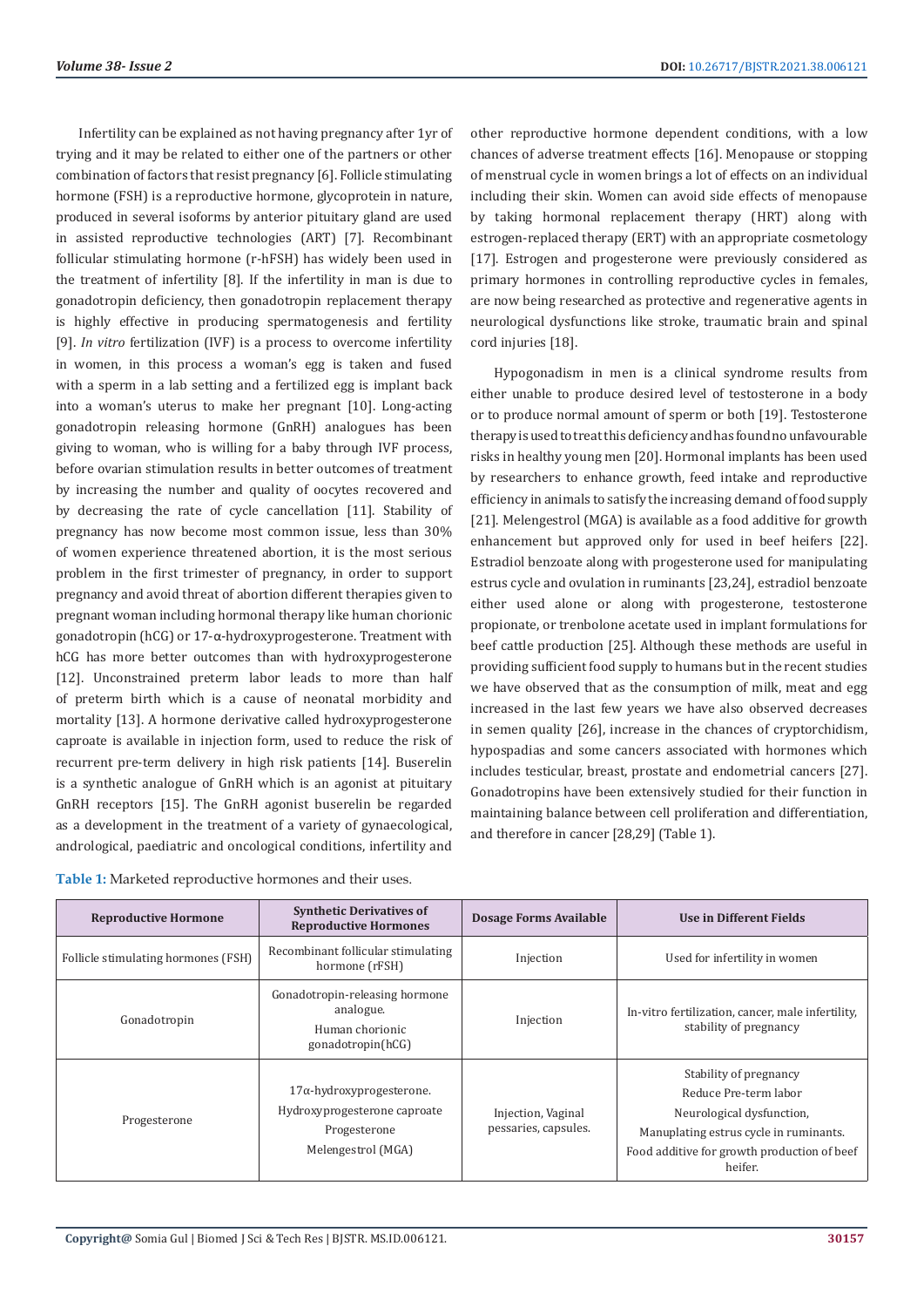| Estrogen     |                                |            | Transgender dysphoria,                   |
|--------------|--------------------------------|------------|------------------------------------------|
|              | Estrogen<br>Estradiol benzoate | Injection, | Neurological dysfunction,                |
|              |                                | Gel,       | Cosmetology.                             |
|              |                                | Tablet.    | Manipulating estrus cycle in ruminants.  |
|              |                                |            | Formulations for beef cattle production. |
|              | Testosterone                   | Tablet,    |                                          |
| Testosterone | Testosterone propionate        | Capsules,  | Hypogonadism                             |
|              |                                | Injection. | Formulations for beef cattle production. |

Breast cancer is most common in women, tamoxifen is a selective estrogen receptor modulator used as a standard of care in treating breast cancer but gonadotropin releasing hormone analogues (GnRHa) used as an additional treatment option by suppressing ovarian function [30]. Transgenders, whose deepseated belief differs from the sex they were assigned at the time of their birth [31]. Medical help as well as surgeries for changing gender like male to female or female to male are practicing now days. Hormonal therapy plays a role of backbone in terms of medical help for patients undergoing gender transition [32]. Most of transgender women encounter gender dissatisfaction and to line up with a more feminine gender role they take estrogen [33] and anti-androgen therapy to reduce body and facial hair, decreased muscle mass, increase in breast size and fat distribution [34]. As we know that sex steroids induce some changes in breast tissue during hormonal therapy taken by transwomen, therefore it has been found that there is an increased risk of breast cancer in those transwomen who received hormonal treatment [35,36]. There are many aspects of synthetic reproductive hormones other than its effect on human reproductive system; researchers are finding new implementations of them in future. One of those future researches involve finding ways to treat male infertility without harming women as until now women has to face all the circumstances of assisted reproductive technologies (ART) even in cases where female is normal but infertility factor is due to male [37].

# **Conclusion**

The increasing demand of hormonal therapy found by researchers were once considered for the reproductive purposes only but now it has been implicated in achieving artificial fertilization. New approaches in the implication of synthetic steroidal hormones include treatment of stroke, traumatic brain and spinal cord injuries, as well as in satisfying gender dysphoria and hormonal implants has been used to enhance growth, feed intake and reproductive efficiency in animals to satisfy the increasing demand of food supply.

## **References**

- 1. [Jones RE, KH Lopez \(2013\) Human reproductive biology. In: Jones RE,](https://www.elsevier.com/books/human-reproductive-biology/jones/978-0-08-050836-8) [KH Lopez \(Eds.\)., Academic Press, USA.](https://www.elsevier.com/books/human-reproductive-biology/jones/978-0-08-050836-8)
- 2. [Delaruelle Z, Tatiana A Ivanova, Sabrina Khan, Andrea Negro, Raffaele](https://thejournalofheadacheandpain.biomedcentral.com/articles/10.1186/s10194-018-0922-7) [Ornello, et al. \(2018\) Male and female sex hormones in primary](https://thejournalofheadacheandpain.biomedcentral.com/articles/10.1186/s10194-018-0922-7) [headaches. The journal of headache and pain 19\(1\): 117.](https://thejournalofheadacheandpain.biomedcentral.com/articles/10.1186/s10194-018-0922-7)
- 3. [Sacchi S, Paola Sena, Chiara Degli Esposti, Jessica Lui, Antonio La Marca](https://www.ncbi.nlm.nih.gov/pmc/articles/PMC6133814/) [\(2018\) Evidence for expression and functionality of FSH and LH/hCG](https://www.ncbi.nlm.nih.gov/pmc/articles/PMC6133814/) [receptors in human endometrium. Journal of assisted reproduction and](https://www.ncbi.nlm.nih.gov/pmc/articles/PMC6133814/) [genetics 35\(9\): 1703-1712.](https://www.ncbi.nlm.nih.gov/pmc/articles/PMC6133814/)
- 4. [Massawe AW, Rhodes H Makundi, Zhibin Zhang, Ginethon Mhamphi,](https://www.ncbi.nlm.nih.gov/pmc/articles/PMC5750330/) [Ming Liu, et al. \(2018\) Effect of synthetic hormones on reproduction in](https://www.ncbi.nlm.nih.gov/pmc/articles/PMC5750330/) [Mastomys natalensis. Journal of pest science 91\(1\): 157-168.](https://www.ncbi.nlm.nih.gov/pmc/articles/PMC5750330/)
- 5. [Buckley SJ \(2015\) Executive summary of hormonal physiology of](https://www.ncbi.nlm.nih.gov/pmc/articles/PMC4720867/) [childbearing: evidence and implications for women, babies, and](https://www.ncbi.nlm.nih.gov/pmc/articles/PMC4720867/) [maternity care. The Journal of perinatal education 24\(3\): 145-153.](https://www.ncbi.nlm.nih.gov/pmc/articles/PMC4720867/)
- 6. [Vander Borght M, C Wyns \(2018\) Fertility and infertility: Definition and](https://pubmed.ncbi.nlm.nih.gov/29555319/) [epidemiology. Clinical biochemistry 62: 2-10.](https://pubmed.ncbi.nlm.nih.gov/29555319/)
- 7. [Santi D, M Simoni \(2014\) Biosimilar recombinant follicle stimulating](https://pubmed.ncbi.nlm.nih.gov/24889801/) [hormones in infertility treatment. Expert opinion on biological therapy](https://pubmed.ncbi.nlm.nih.gov/24889801/) [14\(10\): 1399-1409.](https://pubmed.ncbi.nlm.nih.gov/24889801/)
- 8. [Mastrangeli R, Abhijeet Satwekar, Francesca Cutillo, Cinzia Ciampolillo,](https://journals.plos.org/plosone/article?id=10.1371/journal.pone.0184139) Wolf Palinsky, et al. (2017) *In-vivo* [biological activity and glycosylation](https://journals.plos.org/plosone/article?id=10.1371/journal.pone.0184139) [analysis of a biosimilar recombinant human follicle-stimulating](https://journals.plos.org/plosone/article?id=10.1371/journal.pone.0184139) [hormone product \(Bemfola\) compared with its reference medicinal](https://journals.plos.org/plosone/article?id=10.1371/journal.pone.0184139) [product \(GONAL-f\). PloS one 12\(9\): e0184139.](https://journals.plos.org/plosone/article?id=10.1371/journal.pone.0184139)
- 9. [Boeri L, P Capogrosso, A Salonia \(2020\) Gonadotropin Treatment For](https://pubmed.ncbi.nlm.nih.gov/32445446/) [The Male Hypogonadotropic Hypogonadism. Current pharmaceutical](https://pubmed.ncbi.nlm.nih.gov/32445446/) [design.](https://pubmed.ncbi.nlm.nih.gov/32445446/)
- 10. [Ahmed A \(2017\) Assisted Reproduction in Pakistan and the Alternative](https://sahsol.lums.edu.pk/law-journal/assisted-reproduction-pakistan-and-alternative-discourse) [Discourse. LUMS LJ 4: 178.](https://sahsol.lums.edu.pk/law-journal/assisted-reproduction-pakistan-and-alternative-discourse)
- 11. [De Oliveira SA, VF Calsavara, GC Cort](https://pubmed.ncbi.nlm.nih.gov/28050961/)és (2016) Final oocyte maturation [in assisted reproduction with human chorionic gonadotropin and](https://pubmed.ncbi.nlm.nih.gov/28050961/) [gonadotropin-releasing hormone agonist \(dual trigger\). JBRA assisted](https://pubmed.ncbi.nlm.nih.gov/28050961/) [reproduction 20\(4\): 246-250.](https://pubmed.ncbi.nlm.nih.gov/28050961/)
- 12. [Khanum S, JU Ahmed \(2019\) Role of Human Chorionic Gonadotrophin](https://www.banglajol.info/index.php/BIRDEM/article/view/39717) [Compared to 17-Alpha-Hydroxyprogesterone in the Management](https://www.banglajol.info/index.php/BIRDEM/article/view/39717) [of Threatened Abortion: Experience in a Military Hospital in Dhaka,](https://www.banglajol.info/index.php/BIRDEM/article/view/39717) [Bangladesh. BIRDEM Medical Journal 9\(1\): 7-10.](https://www.banglajol.info/index.php/BIRDEM/article/view/39717)
- 13. [Kabir MR, S Ghosh, A Shawly \(2019\) Causes of Early Marriage and](https://thescipub.com/abstract/10.3844/ajassp.2019.289.297) [Its Effect on Reproductive Health of Young Mothers in Bangladesh.](https://thescipub.com/abstract/10.3844/ajassp.2019.289.297) [American Journal of Applied Sciences 16\(9\): 289-297.](https://thescipub.com/abstract/10.3844/ajassp.2019.289.297)